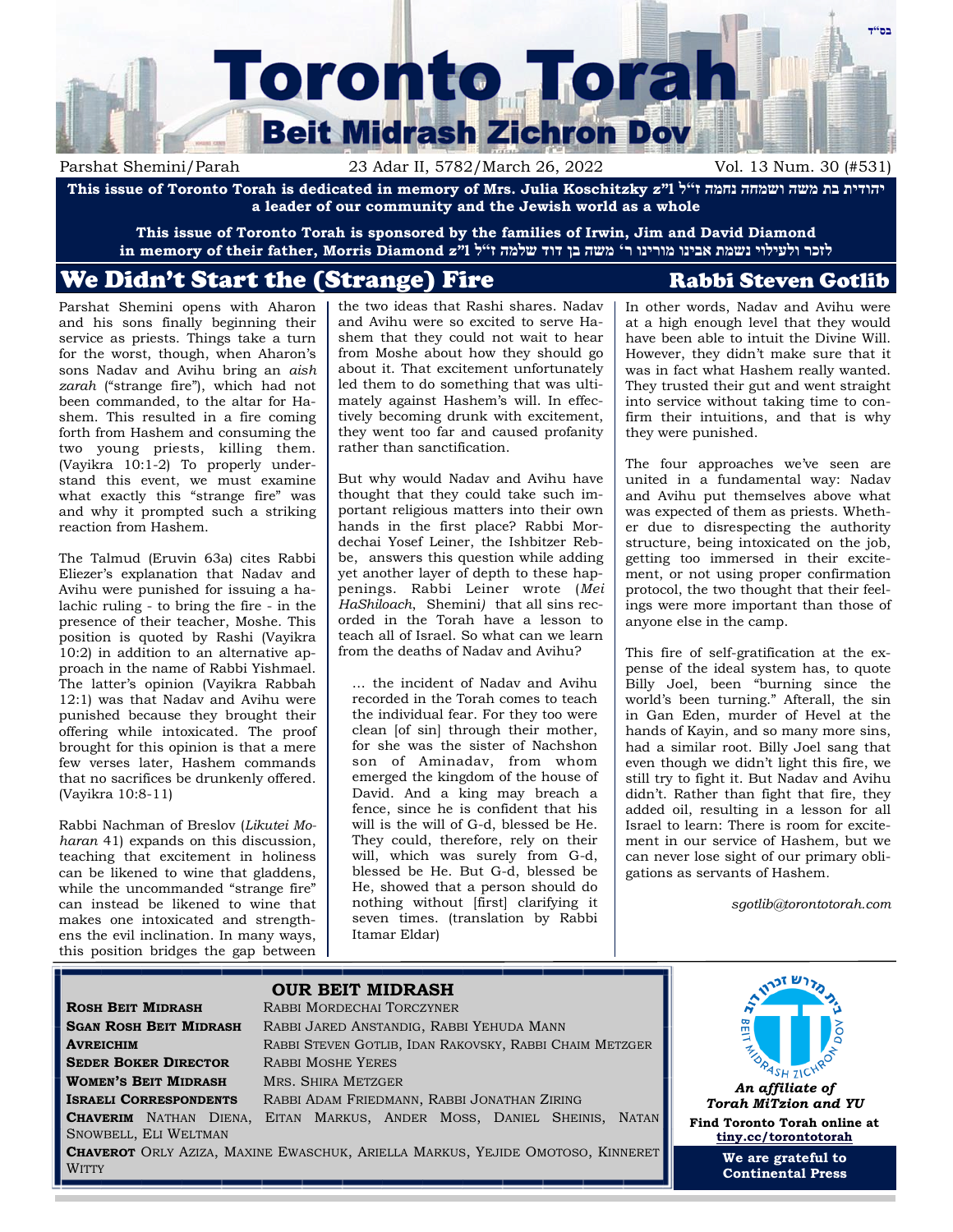## Jo*urney Through Tanach:* Melachim II Chapter 22 Rabbi Yehuda Mann

#### **Summary**

The chapter begins by introducing King Yoshiyahu, who became king at the age of eight and ruled for thirty-one years. He is described as righteous, following the ways of King David without deviation. (22:1-2)

In the eighteenth year of his monarchy, Yoshiyahu asked Shafan ben Atzalyahu, a scribe, to go to the Beit Hamikdash together with the kohen gadol, Chilkiyahu, to oversee repairs and renovations. They bought proper materials for the renovations, and the workers toiled honestly. (22:3-7)

In the process of the renovation, Chilkiyahu found a Torah scroll. He presented it to Shafan the scribe, and the latter presented and read it to King Yoshiyahu. Yoshiyahu heard the contents of the Torah and immediately tore his clothes. Commentators suggest that King Yoshiyahu was frightened because Chilkiyahu read aloud the warnings of punishment found in Devarim 28. [See Ralbag to 22:11 and Metzudat David to 22:8.] (22:8-11)

Commentators also suggest that the Torah scroll itself was special, aside from the contents which Shafan read to the king. According to Rashi (commentary to 22:8), this Torah was a rare survivor of a purge of Torah scrolls conducted by a previous king named Achaz. However, this is difficult; as Radak notes, King Chizkiyahu succeeded Achaz and spread knowledge of Torah. Rather, many commentators suggest that this was the special Torah written by Moshe, stored in the Sanctuary. [See Devarim 31:24-26 and Divrei haYamim II 34:14, which support this understanding. See as well Sefer ha'Ikkarim 3:22.]

King Yoshiyahu commanded Shafan, Chilkiyahu, Achikam ben Shafan, Achbor, and his servant Asaiah to go to the prophet Chuldah, the wife of Shalum. The Talmud suggests that the king sent them to Chuldah, rather than the male Yirmiyahu, because women are more merciful than men. (Megillah 14b) (22:2-14)

Chuldah told them to tell the king that Hashem was indeed going to bring disaster upon this place and its inhabitants, because they didn't observe the Torah and were instead invested in idol worship. (22:15-17)

Chuldah also sent a special message

for King Yoshiyahu, telling him that if he would repent, soften his heart, and humble himself in front of Hashem, then He would die peacefully and be buried respectably in the estate of his forefathers. He would not witness the disaster coming for Jerusalem. (22:18- 20)

### **Insight**

Rabbi Meir Leibush Weiser (Malbim commentary to 22:7) notes that the kohen gadol Chilkiyahu found the Torah and presented it to Shafan, who was in charge of the renovation of the Beit HaMikdash. Malbim says that this conveys an educational idea: the one in charge of the renovations should specifically be the one to learn the Torah. Shafan was busying himself with building the Beit haMikdash externally - only making it better on the outside. However, it is more important to renovate the Sanctuary and invest in our personal service of Hashem on the inside. Often we spend a lot of money on the most beautiful etrog, megillah, kiddush cup or tallit. However, it is much more important to invest in our internal growth by learning and internalizing the teachings and values of the Torah.

*ymann@torontotorah.com*

## It Happened in Israel: The Sound of Silence International Channel Man Rakovsky

The relationship between the Jews in Israel and the Roman Empire has always been the subject of intense controversy. In a number of sources and midrashim we find our Sages arguing among themselves about the right attitude toward foreign rulers.

One of these stories (Shabbat 33b) tells of rabbis who sat together and discussed the deeds of the Romans. Focusing on this story gives us a glimpse into the political world of our rabbis and the ways they each chose to get involved and interpret the politics of their time.

Rabbi Yehudah, Rabbi Yosi, and Rabbi Shimon were sitting, and Yehudah, son of converts, sat beside them.

Rabbi Yehudah opened and said: How pleasant are the actions of this nation, the Romans, as they established marketplaces, established bridges, and established bathhouses. **Rabbi Yosi was silent.** Rabbi Shimon bar Yochai responded; Everything that they established, they established only for their own purposes...

Yehudah, son of converts, went and related their statements to his household, and those statements continued to spread until they were heard by the monarchy.

[The Romans] said: Yehudah, who elevated the Roman regime, shall be elevated and appointed as head of the Sages. **Yosi, who remained silent, shall be exiled from his home in Judea as punishment, and sent to the city of Tzippori in the Galilee.** And Shimon, who denounced the government, shall be killed. (adapted from Koren tr.)

Of these sages, why did Rabbi Yosi remain silent? Did he really have no opinion regarding the Romans' deeds? In actuality, Rabbi Yosi's silence may mean much more than indifference. By tracing various statements of Rabbi Yosi throughout the Talmud, we can understand why Rabbi Yosi said nothing here.

- Sources indicate that Rabbi Yosi tried to avoid disagreements and spoke about them as being less than ideal: "Rabbi Yosi said: Initially, discord would not proliferate among Israel. Rather, the court of seventy-one judges would sit in the Chamber of Hewn Stone [and resolve all disputes]" (Sanhedrin 88b).
- Moreover, we find that Rabbi Yosi argued for peace when groups could not get along. See for example, an instance when Rabbi Yosi protested against a conflict between the schools of Rabbi Meir and Rabbi Yehudah. (Kiddushin 52b)
- Furthermore, even when he does not agree with his colleagues, Rabbi Yosi is found more than once acknowledging the value of his opponents' positions. (For example, Bava Batra 22b and Yevamot 32b)

All of this suggests that perhaps Rabbi Yosi's silence in our story does not stem from a lack of opinion, but from a desire to make peace between the parties. The desire to avoid controversy is the sound that Rabbi Yosi is making in his silence.

[It is worth noting that the Sages rejected silence when it could lead to others' suffering. Consider Rabbi Simai's statement that Iyov was an advisor to Pharaoh when he decided to enslave the Jews, and he was punished because he remained silent rather than protest. (Sotah 11a)]

*irakovvsky@torontotorah.com*

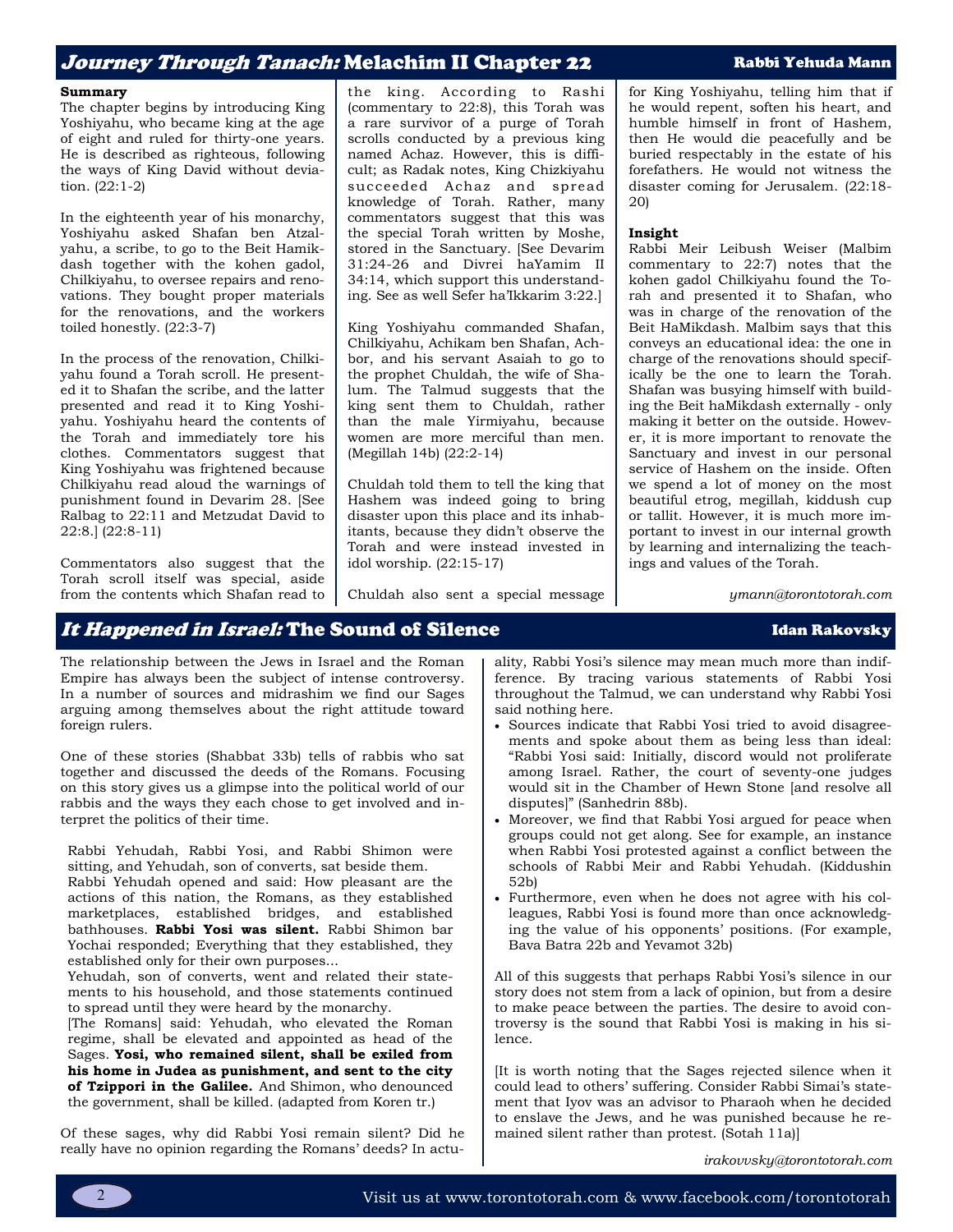## Biography Rabbi Moshe Glasner Rabbi Adam Friedmann

Rabbi Moshe Shemuel Glasner (1856- 1924) was born and raised in Klausenberg (today Cluj, Romania). His father, Rabbi Avraham Glasner was the local Rabbi. On his mother's side he was a במלה, מבראשית עד לעיני כל ישראל, fourth-generation descendant of Rabbi Moshe Sofer (Chatam Sofer). The young Rabbi Glasner studied under his father and succeeded the latter as rabbi of Klausenberg upon his death in 1877. He retained this position until he retired in הנביאים לא קבלו המלות למסרן לישראל 1923 to move to Israel. הוא כי תורה שבכתב נמסרה למשה מלה

Rabbi Glasner's original thinking and methodology left him at odds with much of the rabbinic establishment of his time. He rejected the *pilpul* method of study and advocated for a return to the method of medieval scholars, which he understood to be a clear-headed pursuit of the truth at all costs. As such, Rabbi Glasner didn't hesitate to critique the works of earlier rabbinic figures when he understood something to be wrong.

Another display of Rabbi Glasner's originality was his support of Zionism, something highly unusual for Hungarian rabbis at the time. He was a founding member of the Mizrachi religious Zionist movement, and a personal friend of Rabbi Avraham Yitzchak Kook. He wrote and spoke openly about the importance of Zionism and the need for Jews to move to Israel. These positions prompted a lot of criticism from the local rabbinate, much of which was strongly opposed to Zionism.

In the introduction to his *Dor Revi'i*, Rabbi Glasner develops a fascinating approach to the nature of the Oral Law which dovetails with his method of study, as described above. In this theory, Halachah wasn't given by G-d as a complete and absolute set of rules. Rather, Halachah emerges over the course of history as scholars in different generations attempt to interpret the written Torah. This constant evolution is the reason why the Oral Law was never meant to be written down. Rabbi Glasner viewed the commitment of the Oral Torah to writing, while necessary, as contrary to its nature. His vision of Zionism included returning the Oral Torah to its original format.

# Torah and Translation Written Torah vs. Oral Torah Rabbi M. Glasner, Introduction to Dor Revi'i on Chullin Translated by Rabbi Adam Friedmann

כל שבין תורה שבכתב לתורה שבעל פה ותושבע"פ נמסר לו הענין, ולא המלות.

ועל זה אמרו ז"ל "כל הנביאים נתנבאו ב ' כה אמר ד ' ', הוסיף עליהם משה שנתנבא ב'כה' וב'זה הדבר,'" רוצה לומר אלא הענין, והם מסרו את הענין כפי הבנתם בלשון עצמם, וזה " כה אמר ד "', | אבל משה התנבא ב'כה' וב'זה הדבר, <sup>י</sup> דהיינו תורה שבכתב " בזה הדבר " ותורה שבעל פה " בכה אמר ד '", תורה שבכתב מלה במלה כאשר קבלה, ותורה שבעל פה הענין בלשון עצמו. והיינו דאמרי חז " ל " אין שני נביאים מתנבאים בסגנון אחד, " ר וצה לומר אותה נבואה עצמה, כל אחד ואחד אמרה בסגנונו ובלשונו המיוחדת לו... דהלכה למשה מסיני לא נמסר לן רק הענינים, ומשה רבינו מסר לן מה שהבין מקבלת סיני.

והנה כל ענין הנמסר על פה, בטבעו מונח שישונה בהבנתו מאיש לאיש, דכל אחד מכניס בו מעט מהשגתו והבנתו הפרטית, ועיין רש"י כתובות נ"ז ע"א ד"ה הא קמ"ל וז"ל: "איכא למימר אלו ואלו דברי אלקים חיים הם, דזמנין דשייך האי טעמא, וזמנין דשייך האי טעמא, שהטעם מתהפך לפי שינוי הדברים בשינוי מועט" עכ"ל. ומהאי טעמא פסלו עד מפי עד, דכיון דהשומע לא ישמור המלות רק הענין, וימסור לשלישי כפי הבנתו, ובקל ישונה העדות, וממילא עשרה ששמעו דבר אחד, או ראו ענין אחד בכתב, כאו"א מבין אותו בסגנון שלו כפי שכלו ודעתו, כי אין דעות בני אדם שווין.

אבל דע, דהנה החילוק הגדול והנגלה לעין But know that the big and obviously discernible difference between the Written Torah and the Oral Torah is that the Written Torah was given to Moshe word-forword from "Bereishit" through "before the eyes of all of Israel". Regarding the Oral Torah he was given only concepts and not words.

> This is what the Sages meant when they said that all the prophets prophesied with "so said G-d", but Moshe prophesied with "so [said G-d]" and "this is the thing [that G-d said]". This means to say that the [other] prophets didn't receive words to transmit to the Jewish people. They received concepts and related these concepts in their own words based on their own understanding. This is the meaning of "so said G-d". But Moshe prophesied with both "so [said G-d]" and "this is the thing [that G-d said]". Meaning that the Written Torah [was transmitted in a manner of] "this is the thing", and the Oral Torah [in a manner of] "so said G-d". [Moshe transmitted] the Written Torah word-for-word as he received it, and the concepts of the Oral Torah in his own words. This is what the Sages meant when they said that no two prophets prophesize in the same style. This means that even the same prophecy is expressed by each [prophet] in his own unique style and language… The laws (of the Oral Torah) were given to Moshe at Sinai as concepts, and Moshe transmitted to us what he understood from what he received at Sinai.

> And it is the nature of things transmitted orally that their understanding changes from person to person. Because each person inserts some of his personal conception and understanding. See Rashi (Ketuvot 57a) where he writes: "We can say that these and those are the words of the living G-d, because sometimes one conception applies, and sometimes another conception applies, because the [appropriate] conception changes based on small changes in the circumstances.'' For this reason, [the Sages] disqualified a witness who heard his testimony from another witness. This is because the one hearing the testimony [meaning, the second witness] doesn't absorb the words but rather the ideas. And he transmits

*afriedmann@torontotorah.com* them to a third party based on his own understanding, so the testimony could be changed easily. Therefore, ten people who hear the same account, or read the same text, will each understand it in their own style based on their intellectual capacities. Because no two people's minds are alike.